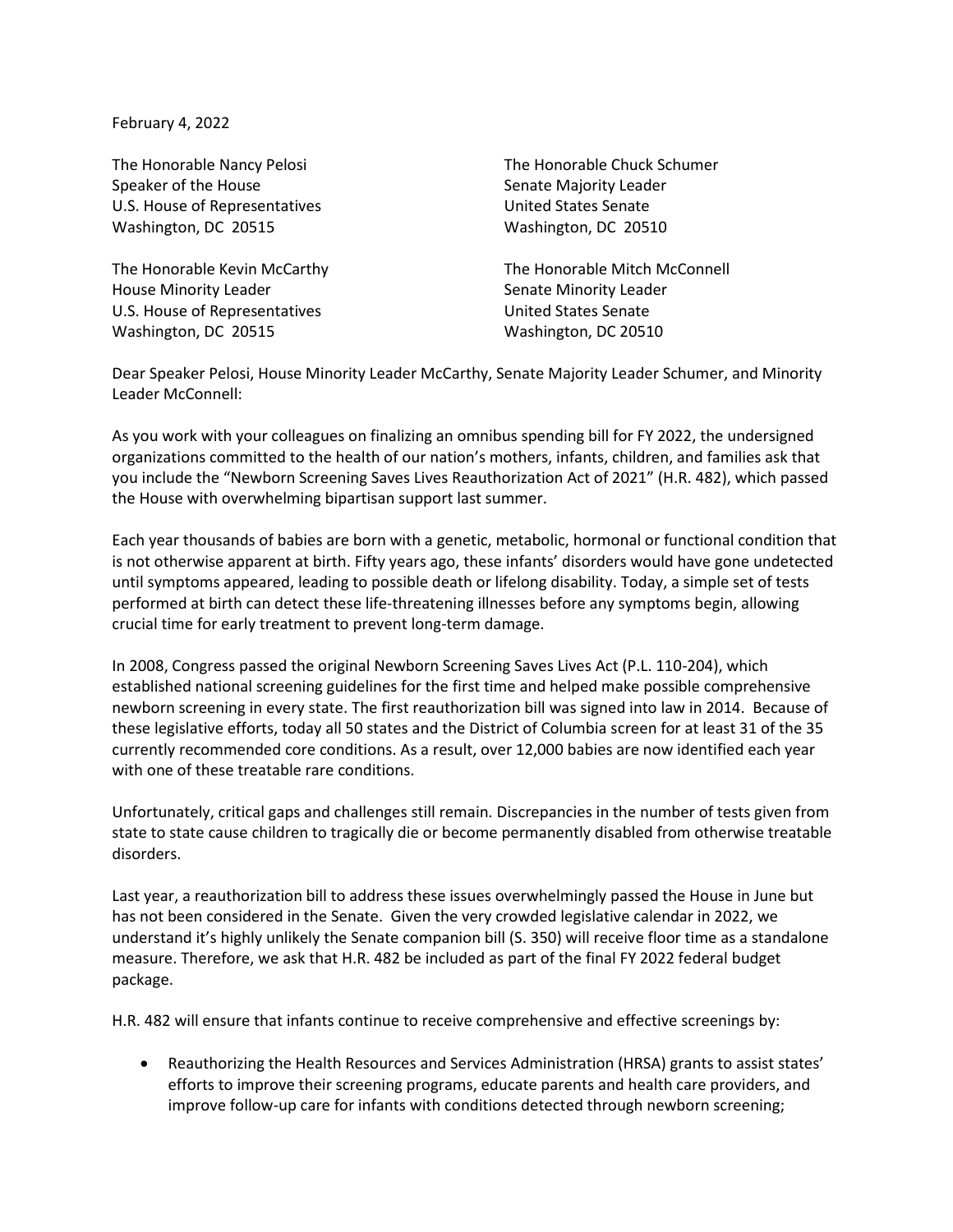- Renewing the Secretary's Advisory Committee on Heritable Disorders in Newborns and Children, which maintains and updates the Recommended Uniform Screening Panel that states adopt and implement;
- Reauthorizing programs at the Centers for Disease Control and Prevention (CDC) to provide technical assistance to state newborn screening programs to track outcomes of infants identified through newborn screening and the Newborn Screening Quality Assurance Program;
- Reauthorizing the National Institutes of Health (NIH) Hunter Kelly Newborn Screening program, which funds research aimed at identifying new treatments and new screening technologies; and
- Commissioning a National Academy of Medicine (NAM) report to make consensus recommendations to shift to a 21st century newborn screening system.

We greatly appreciate your consideration of our request. This bipartisan bill is a cost-effective strategy that saves lives, prevents disability and improves the quality of life for thousands of infants and families each year. We look forward to working with you to ensure that our nation's critical newborn screening programs are reauthorized without any further delay.

Sincerely,

## **Non-Profit Advocacy and Association Partners**

A Better Balance ALD Alliance American Academy of Allergy, Asthma & Immunology American Academy of Pediatrics American Association for Clinical Chemistry American Clinical Laboratory Association American College of Medical Genetics and Genomics American College of Obstetricians and Gynecologists American Society of Hematology Angelman Syndrome Foundation Association for Creatine Deficiencies Association of Maternal & Child Health Programs Association of Public Health Laboratories Batten Disease Support and Research Foundation Big Cities Health Coalition Black Women's Health Imperative Boomer Esiason Foundation Born a Hero Research Foundation CureDuchenne Cystic Fibrosis Foundation Daphne's Lamp Dreamsickle Kids Foundation, Inc. SCDAA Nevada Chapter Engage Health, Inc. EveryLife Foundation for Rare Diseases Family Voices Firefly Fund First Focus Campaign for Children Galactosemia Foundation Global Foundation for Peroxisomal Disorders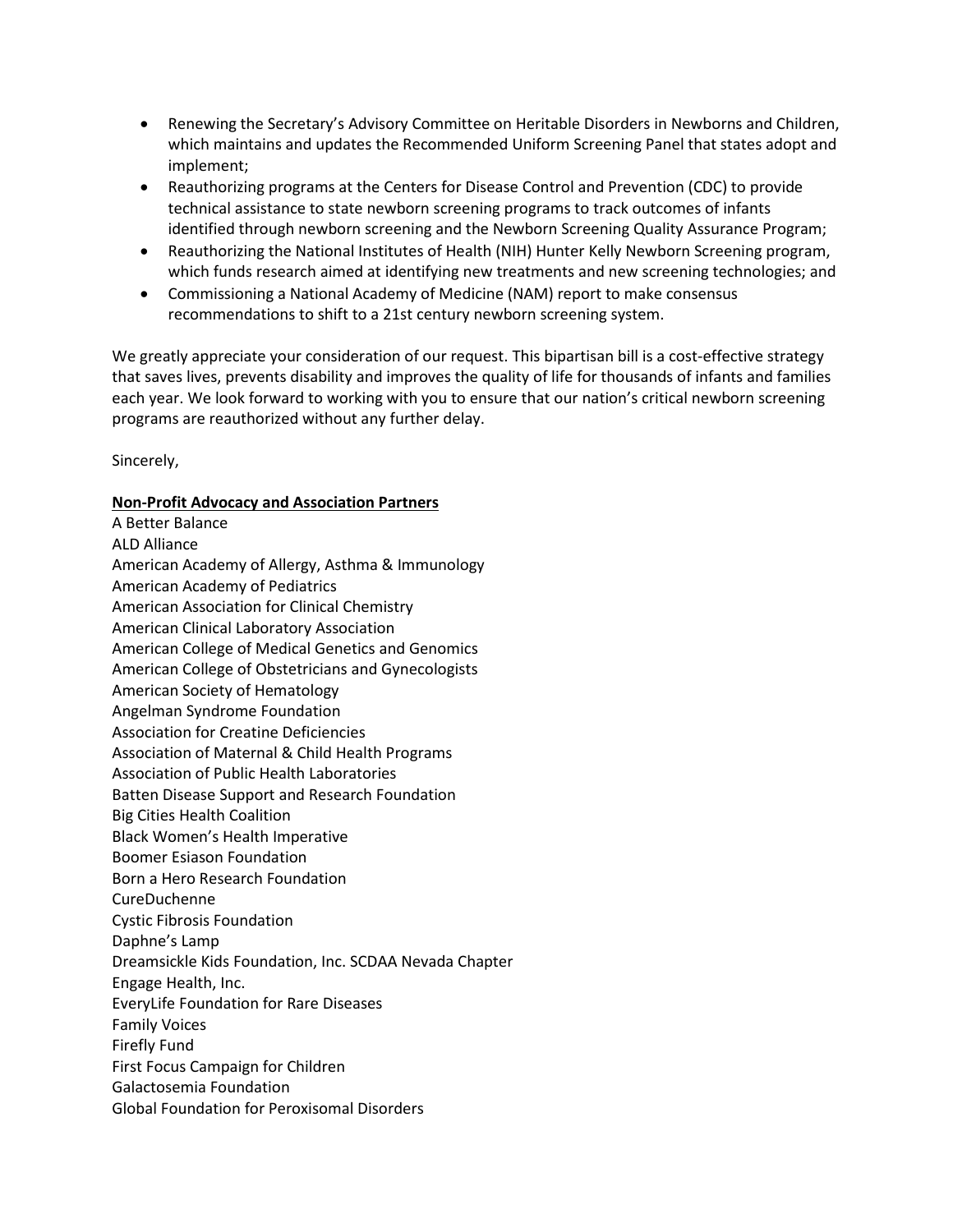HCU Network America Histiocytosis Association Hunter's Hope Foundation International Foundation for CDKL5 Research Jennifer Bush-Lawson Foundation March for Moms March of Dimes Maternal Mental Health Leadership Alliance Mississippi Metabolics Foundation MomsRising MTS Sickle Cell Foundation, Inc. Muscular Dystrophy Association National Ataxia Foundation National Institute for Children's Health Quality National Organization for Rare Disorders National Partnership for Women & Families National PKU Alliance National WIC Association National Women's Law Center Network of Tyrosinemia Advocates Newborn Screening Translational Research Network NTM Info & Research Prader-Willi Syndrome Association USA Project Alive Project GUARDIAN Rare and Undiagnosed Network Rare Disease Diversity Coalition Rare Disease Innovations Institute, Inc. Rare New England SADS Foundation Save Babies Through Screening Foundation Society for Maternal-Fetal Medicine SYNGAP1 Foundation Texas Rare Alliance

## **Newborn Screening Industry Partners**

Aeglea BioTherapeutics Alexion Pharmaceuticals, Inc. Ambit Amicus Therapeutics bluebird bio Chiesi Global Rare Diseases Homology Medicines, Inc. Invitae Corporation Johnson Group Consulting, Inc. Rare Access Action Project Rare Disease Company Coalition REGENXBIO Inc.